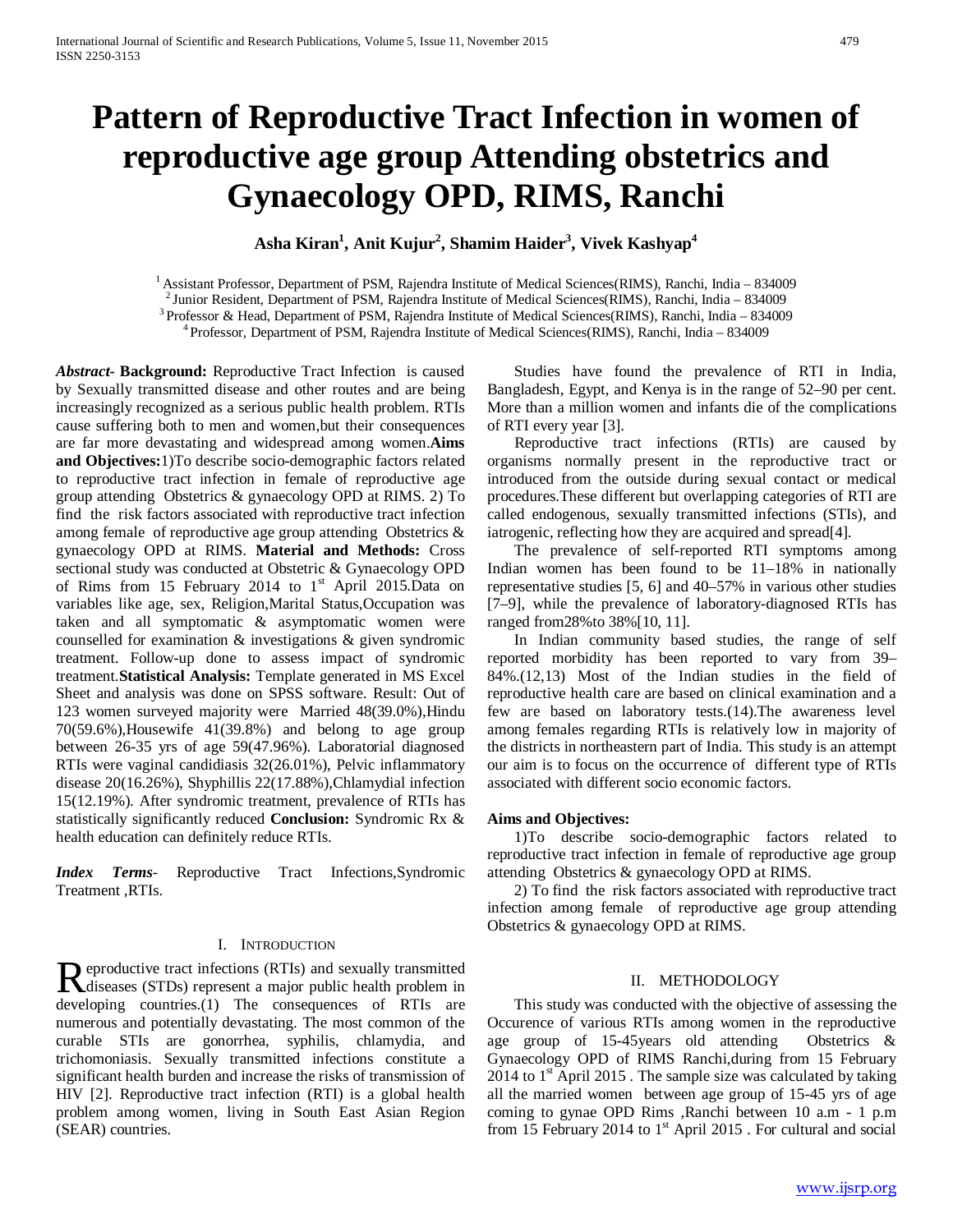reasons, the pregnant and puerperal women were not included .Pre-tested, semi-structured questionnaire was used for data collection. Template was generated in MS excel. Statistical analysis was done using SPSS software. The syndromes related to women such as vaginal discharge, genital ulcer disease, lower abdominal pain, and inguinal bubo based on the syndromic approach as recommended by the Government of India,Ministry of Health and Family Welfare for the management of RTIs/STDs were considered. The case definitions of these syndromes as recommended by National AIDS Control Organization were strictly followed for diagnosis and treatment of patients. Each woman was interviewed in private about her socio demographic and reproductive history, current and past symptoms affecting the reproductive tract, and past sexual behaviour, etc. and all symptomatic & asymptomatic women were counselled for

examination & investigations & given syndromic treatment. Follow-up done to assess impact of syndromic treatment.

# III. RESULTS

 Between 2014-2015,Out of 123 women surveyed majority were Married 48(39.0%),Hindu 70(59.6%),Housewife 41(39.8%) ,Daily wages earner 27(21.95%) and belong to age group between 26-35 yrs of age 59(47.96%)**[Table-1]** .Majority of them belong to lower SEC i.e class IV and V of Revised Prasad's classification for 2014**[Table-2]**.Laboratorial diagnosed RTIs were vaginal candidiasis 32(26.01%), Pelvic inflammatory disease 20(16.26%), Shyphillis 22(17.88%),Chlamydial infection 15(12.19%)**[Table-3].**

| Table-1:- Sociodemographic charecteristics of sexually active women in reproductive age group of 15-45yrs of age. |  |  |  |
|-------------------------------------------------------------------------------------------------------------------|--|--|--|
|                                                                                                                   |  |  |  |

| <b>VARIABLE</b>        |                                                                                                                     | Number of participants (%)                                                      |
|------------------------|---------------------------------------------------------------------------------------------------------------------|---------------------------------------------------------------------------------|
| <b>AGE</b>             | $15 - 25$ yrs<br>$26-35$ yrs<br>36-45yrs                                                                            | 20(16.26%)<br>59(47.96%)<br>44 (35.77%)                                         |
| <b>RELIGION</b>        | <b>HINDU</b><br><b>MUSLIM</b><br><b>CHRISTAIN</b><br><b>OTHERS</b>                                                  | 70(56.91%)<br>21(17.07%)<br>14(11.38%)<br>18 (14.63%)                           |
| <b>ETHINICITY</b>      | <b>TRIBAL</b><br><b>NON-TRIBAL</b>                                                                                  | 43(34.95%)<br>80 (65.04%)                                                       |
| <b>MARITIAL STATUS</b> | <b>UNMARRIED</b><br><b>MARRIED</b><br><b>SEPERATED</b><br><b>DIVORCED</b><br><b>WIDOW</b>                           | $7(5.64\%)$<br>54(43.90%)<br>24(19.51%)<br>21(17.07%)<br>$17(13.82\%)$          |
| <b>OCCUPATION</b>      | <b>SERVICE</b><br><b>BUSINESS</b><br><b>DAILY WAGE EARNER</b><br><b>HOUSEWIFE</b><br><b>STUDENT</b><br><b>OTHER</b> | 27(21.95%)<br>19(15.44%)<br>27(21.95%)<br>41(33.33%)<br>$9(7.31\%)$<br>$0(0\%)$ |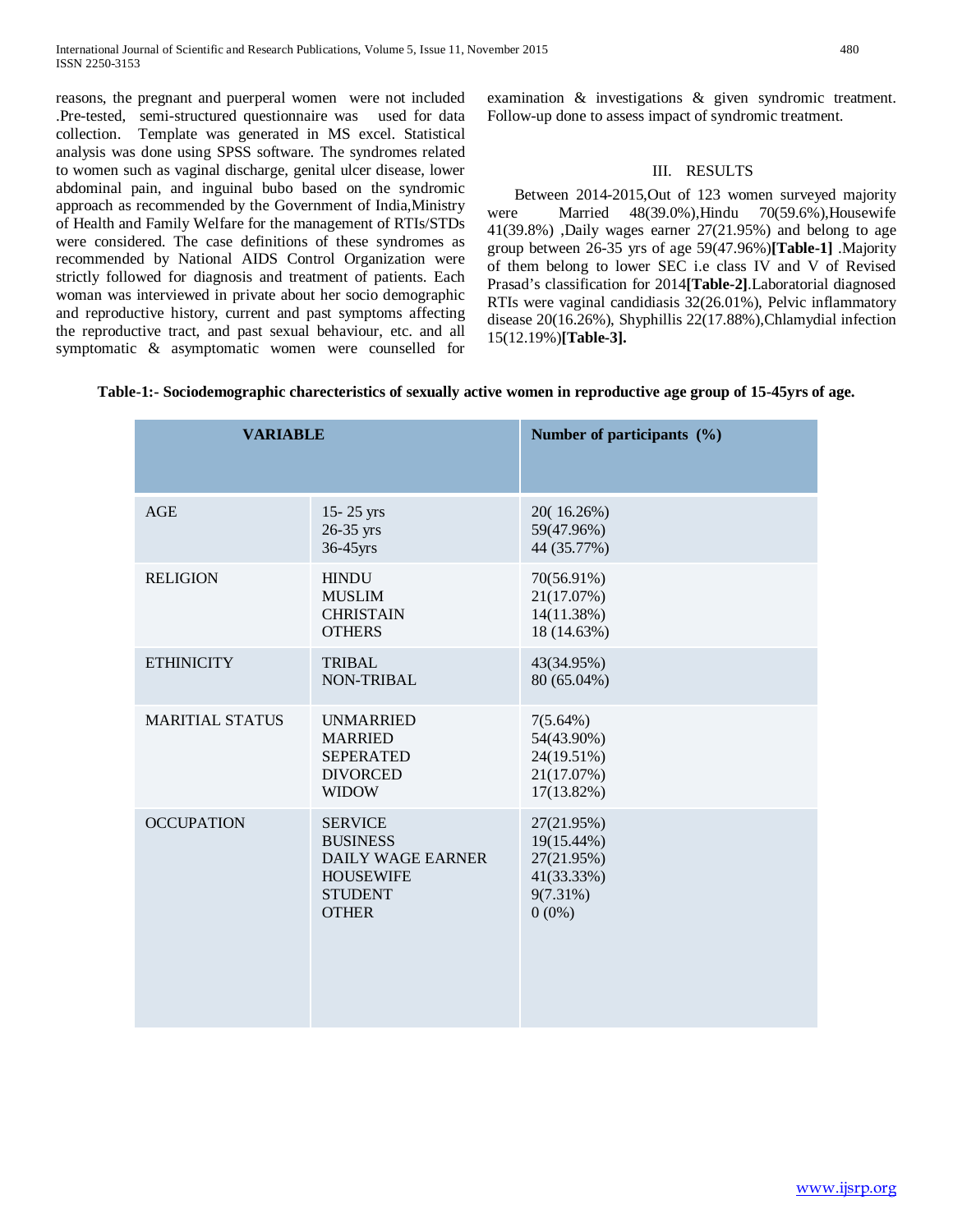

**Fig 1 : Pattern of RTI in different age group.**



**Fig 2 :Pattern of RTI in different occupation.**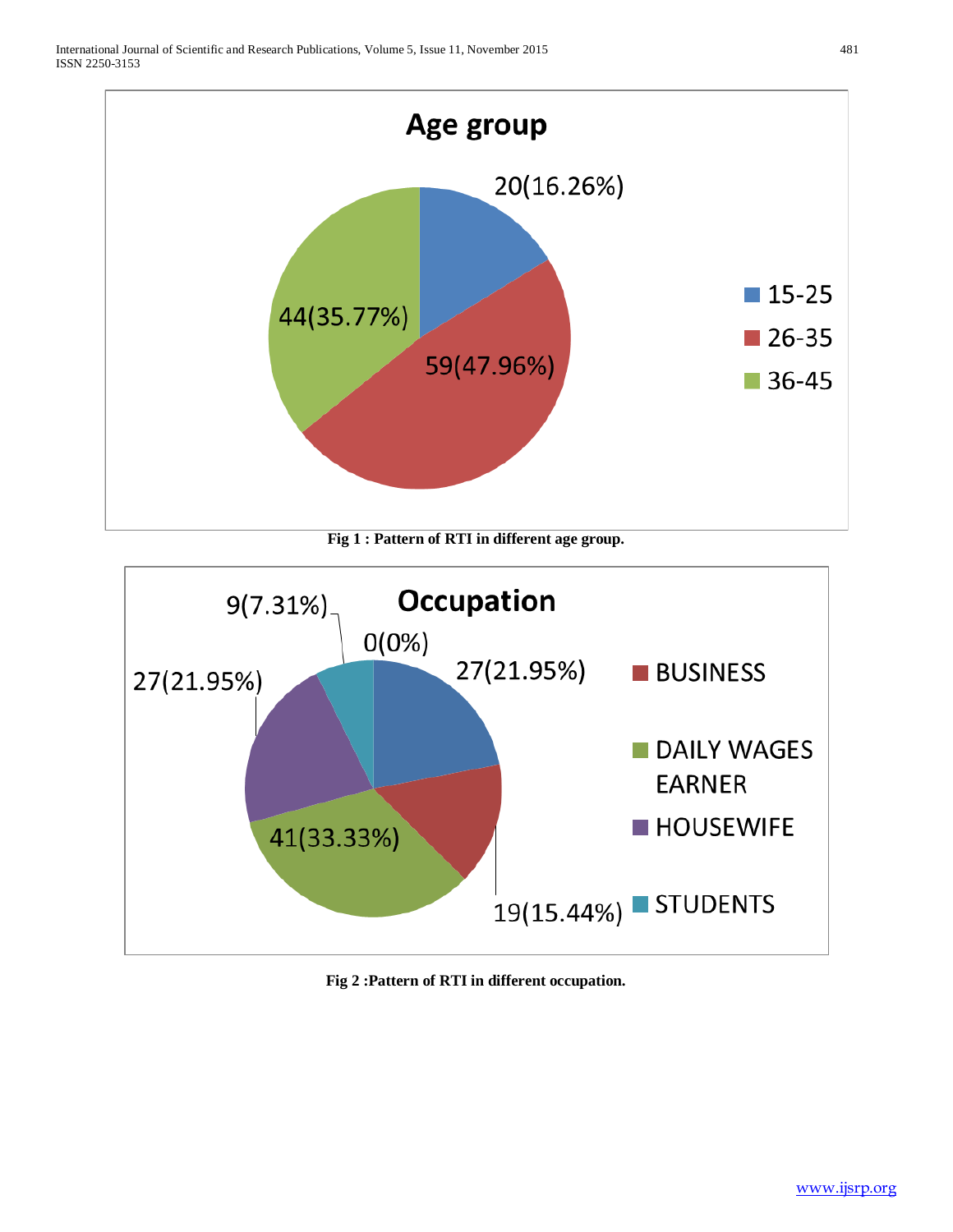| <b>SOCIO ECONOMIC CLASS*</b> | NUMBER (%)  |
|------------------------------|-------------|
| I                            | 6(4.87%)    |
| $\mathbf{I}$                 | 14 (11.38%) |
| III                          | 20 (16.26%) |
| IV                           | 44 (35.77%) |
| $\mathbf{V}$                 | 39 (31.70%) |

# **Table-2:RTIs in different socio-economic class.**

\* Revised Prasad's classification for 2014

| <b>Table-3: Types of RTIs</b> |                             |  |  |  |  |
|-------------------------------|-----------------------------|--|--|--|--|
| <b>DISEASE DIAGNOSED</b>      | <b>Study Population (%)</b> |  |  |  |  |
| <b>HIV</b>                    | $10(8.1\%)$                 |  |  |  |  |
| <b>CANDIDIASIS</b>            | 32 (26.01%)                 |  |  |  |  |
| <b>CHLAMYDIA</b>              | 15 (12.19%)                 |  |  |  |  |
| <b>SYPHILIS</b>               | 22 (17.88%)                 |  |  |  |  |
| <b>GONORRHOEA</b>             | 12 (6.75%)                  |  |  |  |  |
| <b>LGV</b>                    | 12 (6.75%)                  |  |  |  |  |
| PELVIC INFLAMATORY DISEASE    | 20 (16.26%)                 |  |  |  |  |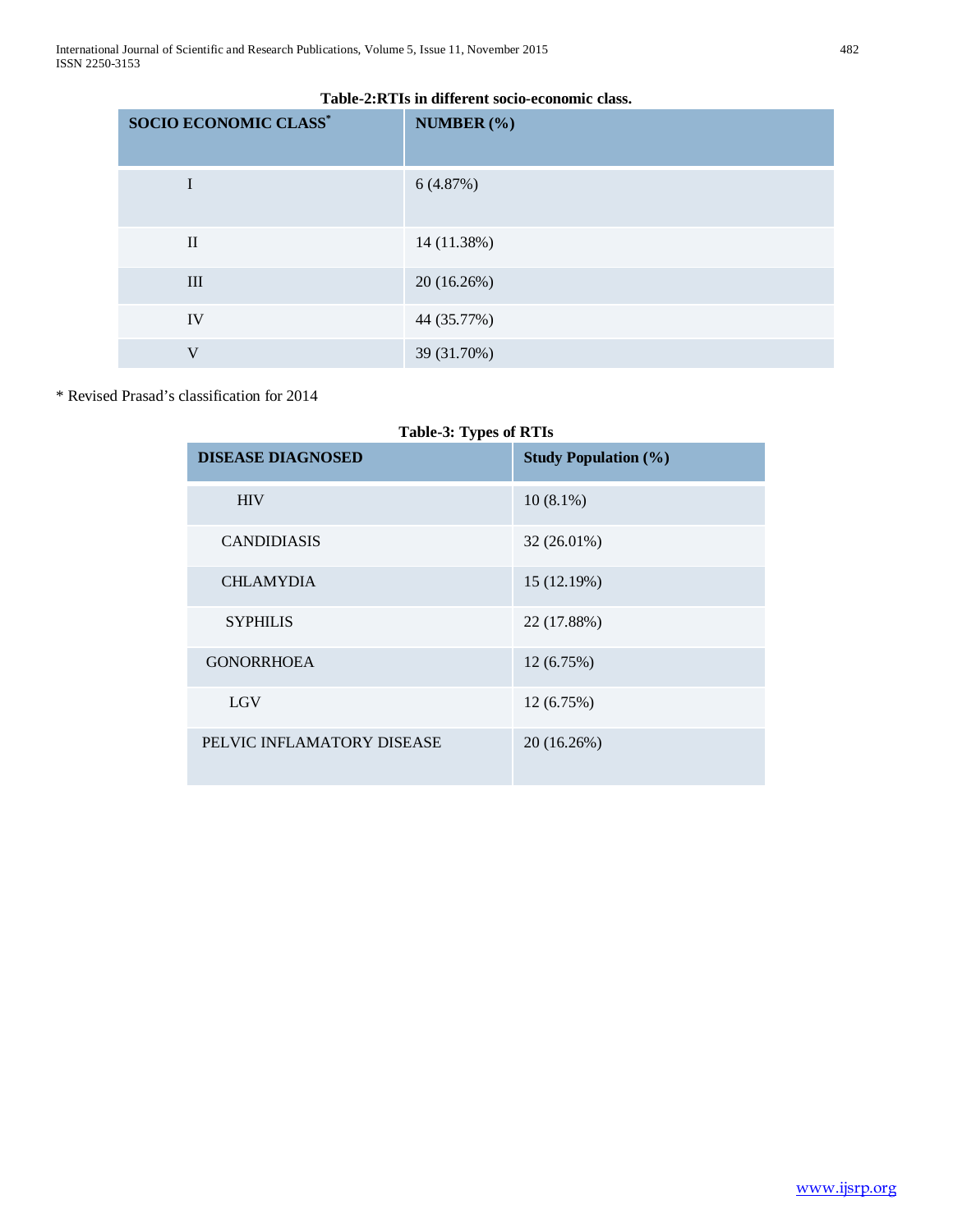

**Fig 3:Types of RTIs**

# IV. DISCUSSIONS

From this study, RTIs was 33.3%, which is high probably due to a lack of awareness and the inaccessibility of health care services in this hilly and far flung area. In a study among rural Indian women,(15) a high prevalence of bacterial vaginosis (62%), candidiasis (34%), trichomoniasis (13.98%), and syphilis (10.5%) was observed. The prevalence of RTIs/STDs was found to be 49% in a rural area of the district of Agra (U.P.) while 70% of the women studied in a rural area of Haryana were found to be suffering from RTIs.(16) Comparatively, low prevalence was observed by studies conducted in slum and rural areas of Chandigarh (21.6%, 17.7%).(17,18) In this study, maximum prevalence was found in the age group of 26–35 years old a period of maximum sexual and reproductive activity. A similar observation was made in this age group in a study conducted in Agra.(16) A study on community level health education intervention(19) reported an improvement in the level of awareness among both men and women regarding RTIs and STDs and also revealed an eightfold increase in their clinic attendance. In this study, the high case load has been found based on the syndromic approach and steps should be taken for appropriate management of these cases in view of the high potential for the spread of HIV/AIDS. There is also a need to conduct further studies to assess various behavioural and sociodemographic factors, predisposing these women to the risk of RTIs and STDs.

# V. CONCLUSION

 Prevalence of symptomatic, clinical & laboratorial diagnosed RTIs was quite high in the present study. This was significantly reduced by syndromic treatment of RTIs as per NACO guidelines.

#### **REFERENCES**

- [1] Vishwanath S, Talwar V, Prasad R, Coyaji K, Elias CJ, de Zoysa I. Syndromic management of vaginal discharge among women in a reproductive health clinic in India. Sex Transm Infect. 2000;76:303–6. [PMC free article] [PubMed]
- [2] UNFPA, Top Level Push to Tackle Priorities in Sexual and Reproductive Health, United Nations Population Fund, New York, NY, USA, 2006.
- [3] UNFPA, Common Reproductive Tract Infections, No. 9, 1999.
- [4] WHO, Sexually Transmitted and Other Reproductive Tract12 Infections: Integrating STI/RTI Care for Reproductive Health,2005.
- [5] International Institute for Population Sciences (IIPS), District Level Household and Facility Survey (DLHS-3), 2007-08, IIPS, Mumbai, India, 2010.
- [6] IIPS and Macro International, National Family Health Survey (NFHS-3), 2005-06: India, vol. 1, IIPS,Mumbai, India, 2007.
- [7] M. N. Bhanderi and S. Kannan, "Untreated reproductive morbidities among ever married women of slums of Rajkot City, Gujarat: the role of class, distance, provider attitudes, and perceived quality of care," Journal of Urban Health, vol. 87, no. 2, pp. 254–263, 2010.
- S. Sudha, S. Morrison, and L. Zhu, "Violence against women, symptomreporting, and treatment for reproductive tract infection in Kerala State, Southern India," Health Care for Women International, vol. 28, no. 3, pp. 268–284, 2007.
- [9] M. Rani and S. Bonu, "Rural Indian women's care-seeking behavior and choice of provider for gynecological symptoms,"Studies in Family Planning, vol. 34, no. 3, pp. 173–185, 2003.
- [10] J. H. Prasad, S. Abraham, K. M. Kurz et al., "Reproductive tract infections among youngmarried women in Tamil Nadu, India," International Family Planning Perspectives, vol. 31, no. 2, pp. 73– 82, 2005.
- [11] V. Patel, H. A. Weiss, D. Mabey et al., "The burden and determinants of reproductive tract infections in India: a population based study of women in Goa, India," Sexually Transmitted Infections, vol. 82, no. 3, pp. 243–249, 2006.